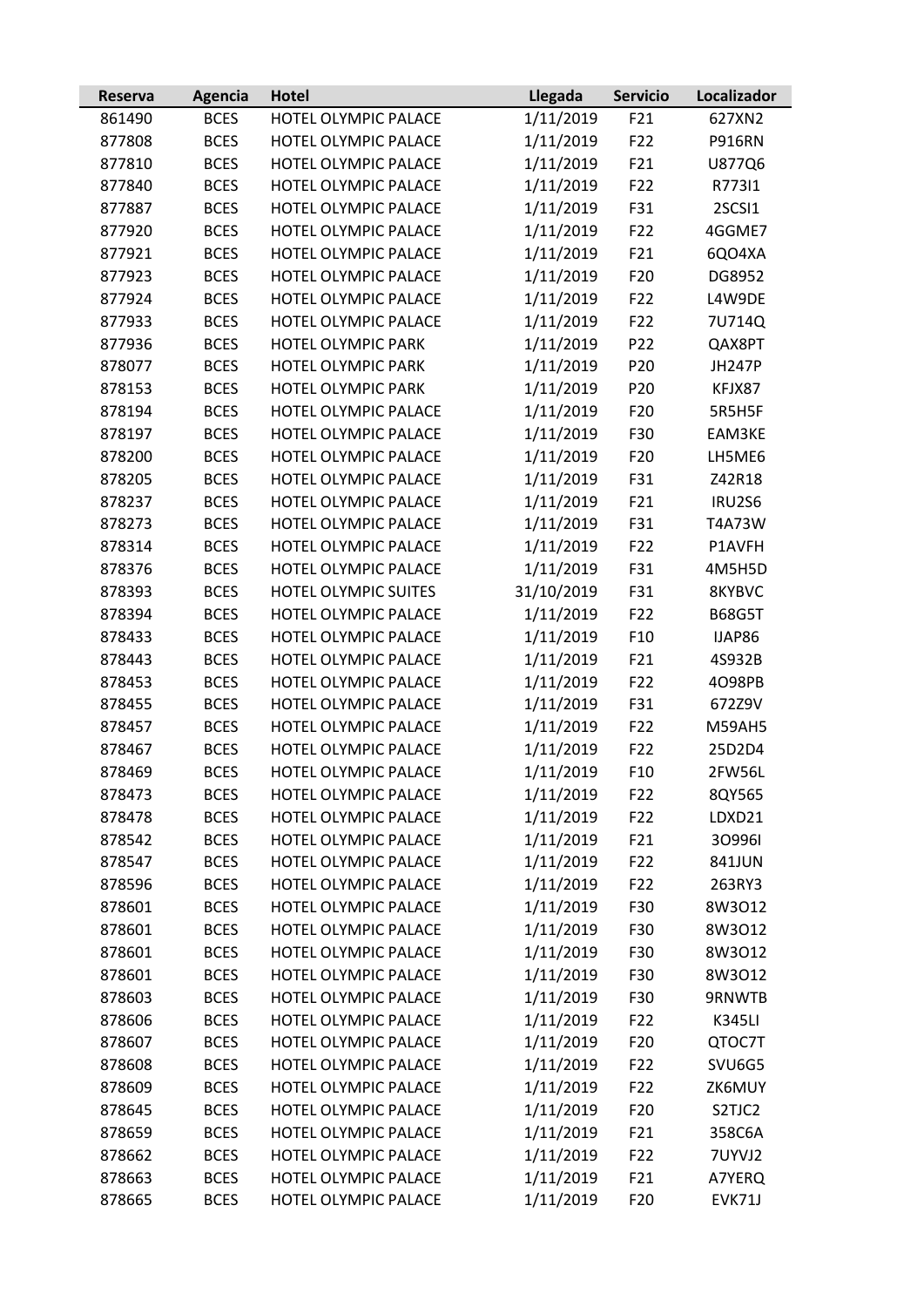| Reserva | <b>Agencia</b> | <b>Hotel</b>         | Llegada   | <b>Servicio</b> | Localizador   |
|---------|----------------|----------------------|-----------|-----------------|---------------|
| 878665  | <b>BCES</b>    | HOTEL OLYMPIC PALACE | 1/11/2019 | F <sub>20</sub> | EVK71J        |
| 878669  | <b>BCES</b>    | HOTEL OLYMPIC PALACE | 1/11/2019 | F <sub>22</sub> | LGGZ84        |
| 878670  | <b>BCES</b>    | HOTEL OLYMPIC PALACE | 1/11/2019 | F21             | N2DP63        |
| 878688  | <b>BCES</b>    | HOTEL OLYMPIC PALACE | 1/11/2019 | F21             | <b>O87D4F</b> |
| 878778  | <b>BCES</b>    | HOTEL OLYMPIC PALACE | 1/11/2019 | F22             | 9Q866Z        |
| 878783  | <b>BCES</b>    | HOTEL OLYMPIC PALACE | 1/11/2019 | F22             | M6WG9W        |
| 878785  | <b>BCES</b>    | HOTEL OLYMPIC PALACE | 1/11/2019 | F21             | <b>N3R5F2</b> |
| 878835  | <b>BCES</b>    | HOTEL OLYMPIC PALACE | 1/11/2019 | F21             | R621ZP        |
| 878849  | <b>BCES</b>    | HOTEL OLYMPIC PALACE | 1/11/2019 | F20             | 481638        |
| 878854  | <b>BCES</b>    | HOTEL OLYMPIC PALACE | 1/11/2019 | F <sub>20</sub> | HPS7X2        |
| 878890  | <b>BCES</b>    | HOTEL OLYMPIC PALACE | 1/11/2019 | F30             | 1DHL6L        |
| 878890  | <b>BCES</b>    | HOTEL OLYMPIC PALACE | 1/11/2019 | F20             | 1DHL6L        |
| 878891  | <b>BCES</b>    | HOTEL OLYMPIC PALACE | 1/11/2019 | F22             | 1MH1H5        |
| 878893  | <b>BCES</b>    | HOTEL OLYMPIC PALACE | 1/11/2019 | F21             | 3AB186        |
| 878894  | <b>BCES</b>    | HOTEL OLYMPIC PALACE | 1/11/2019 | F <sub>20</sub> | 3N5U55        |
| 878895  | <b>BCES</b>    | HOTEL OLYMPIC PALACE | 1/11/2019 | F30             | 3NM2V7        |
| 878896  | <b>BCES</b>    | HOTEL OLYMPIC PALACE | 1/11/2019 | F21             | 58H47X        |
| 878898  | <b>BCES</b>    | HOTEL OLYMPIC PALACE | 1/11/2019 | F21             | 717W28        |
| 878899  | <b>BCES</b>    | HOTEL OLYMPIC PALACE | 1/11/2019 | F <sub>20</sub> | 904B84        |
| 878900  | <b>BCES</b>    | HOTEL OLYMPIC PALACE | 1/11/2019 | F22             | D5S4GM        |
| 878901  | <b>BCES</b>    | HOTEL OLYMPIC PALACE | 1/11/2019 | F <sub>20</sub> | E466NX        |
| 878902  | <b>BCES</b>    | HOTEL OLYMPIC PALACE | 1/11/2019 | F <sub>20</sub> | FU4U8K        |
| 878907  | <b>BCES</b>    | HOTEL OLYMPIC PALACE | 1/11/2019 | F22             | <b>P985WT</b> |
| 878909  | <b>BCES</b>    | HOTEL OLYMPIC PALACE | 1/11/2019 | F22             | W2R8FD        |
| 878910  | <b>BCES</b>    | HOTEL OLYMPIC PALACE | 1/11/2019 | F22             | <b>YF824C</b> |
| 878916  | <b>BCES</b>    | HOTEL OLYMPIC PALACE | 1/11/2019 | F <sub>20</sub> | 54K6N5        |
| 878920  | <b>BCES</b>    | HOTEL OLYMPIC PALACE | 1/11/2019 | F21             | 919X2P        |
| 878921  | <b>BCES</b>    | HOTEL OLYMPIC PALACE | 1/11/2019 | F <sub>20</sub> | <b>92AT5I</b> |
| 878941  | <b>BCES</b>    | HOTEL OLYMPIC PALACE | 1/11/2019 | F <sub>20</sub> | 232TWW        |
| 878942  | <b>BCES</b>    | HOTEL OLYMPIC PALACE | 1/11/2019 | F30             | 7MD588        |
| 878952  | <b>BCES</b>    | HOTEL OLYMPIC PALACE | 1/11/2019 | F32             | <b>NULL</b>   |
| 878963  | <b>BCES</b>    | HOTEL OLYMPIC SUITES | 1/11/2019 | F40             | <b>NULL</b>   |
| 878971  | <b>BCES</b>    | HOTEL OLYMPIC PALACE | 1/11/2019 | F <sub>20</sub> | 2V74BT        |
| 878974  | <b>BCES</b>    | HOTEL OLYMPIC PALACE | 1/11/2019 | F <sub>22</sub> | 41TI63        |
| 878980  | <b>BCES</b>    | HOTEL OLYMPIC PALACE | 1/11/2019 | F31             | 95T3YA        |
| 878995  | <b>BCES</b>    | HOTEL OLYMPIC PALACE | 1/11/2019 | F31             | TEWQ25        |
| 879015  | <b>BCES</b>    | HOTEL OLYMPIC PALACE | 1/11/2019 | F <sub>20</sub> | <b>NULL</b>   |
| 879015  | <b>BCES</b>    | HOTEL OLYMPIC PALACE | 1/11/2019 | F21             | <b>NULL</b>   |
| 879015  | <b>BCES</b>    | HOTEL OLYMPIC PALACE | 1/11/2019 | F <sub>20</sub> | <b>NULL</b>   |
| 879015  | <b>BCES</b>    | HOTEL OLYMPIC PALACE | 1/11/2019 | F31             | <b>NULL</b>   |
| 879015  | <b>BCES</b>    | HOTEL OLYMPIC PALACE | 1/11/2019 | F21             | <b>NULL</b>   |
| 879015  | <b>BCES</b>    | HOTEL OLYMPIC PALACE | 1/11/2019 | F21             | <b>NULL</b>   |
| 879015  | <b>BCES</b>    | HOTEL OLYMPIC PALACE | 1/11/2019 | F <sub>22</sub> | <b>NULL</b>   |
| 879015  | <b>BCES</b>    | HOTEL OLYMPIC PALACE | 1/11/2019 | F21             | <b>NULL</b>   |
| 879015  | <b>BCES</b>    | HOTEL OLYMPIC PALACE | 1/11/2019 | F31             | <b>NULL</b>   |
| 879016  | <b>BCES</b>    | HOTEL OLYMPIC PALACE | 1/11/2019 | F <sub>20</sub> | <b>NULL</b>   |
| 879016  | <b>BCES</b>    | HOTEL OLYMPIC PALACE | 1/11/2019 | F21             | <b>NULL</b>   |
| 879016  | <b>BCES</b>    | HOTEL OLYMPIC PALACE | 1/11/2019 | F22             | <b>NULL</b>   |
| 879016  | <b>BCES</b>    | HOTEL OLYMPIC PALACE | 1/11/2019 | F30             | <b>NULL</b>   |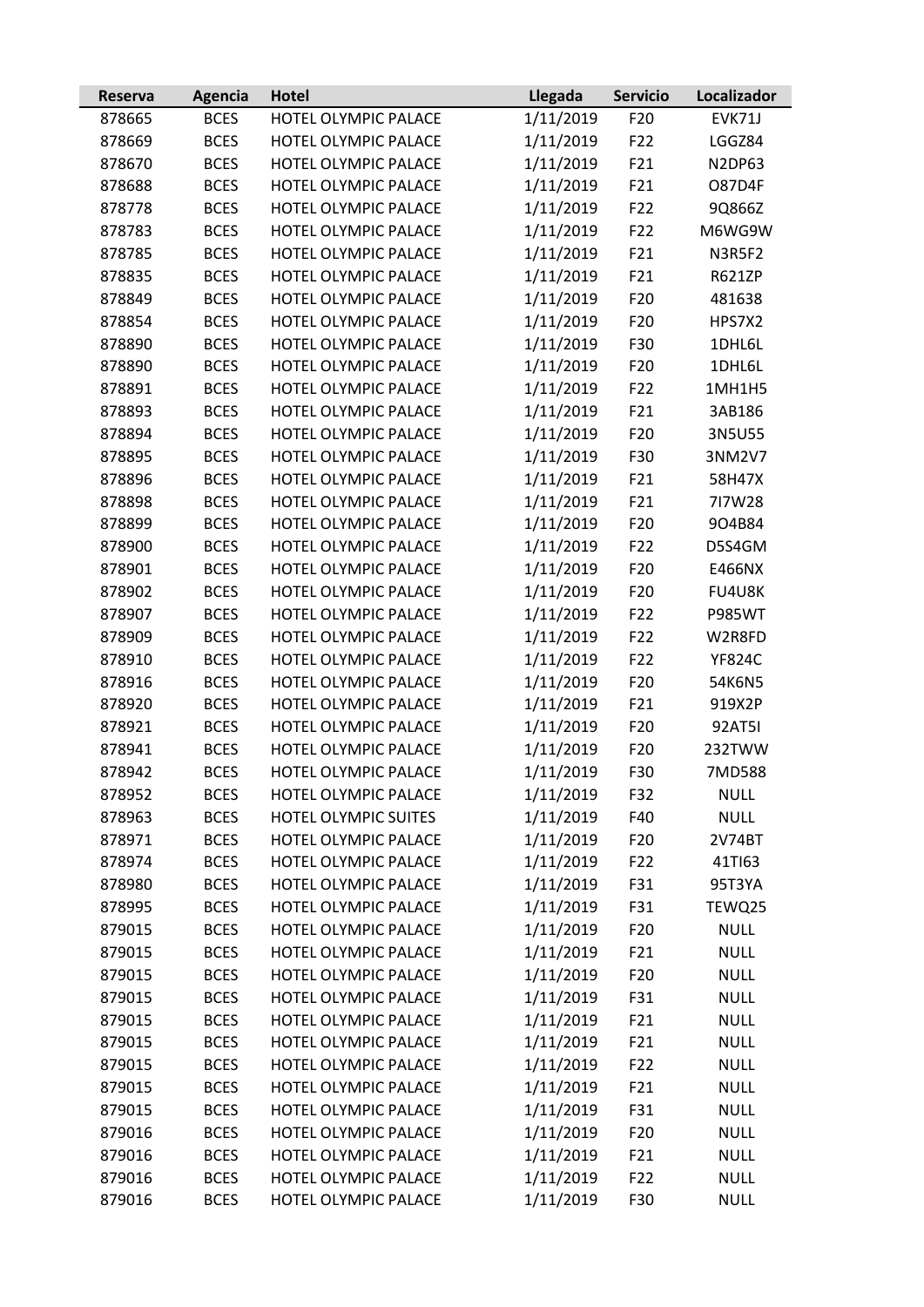| Reserva | Agencia     | <b>Hotel</b>              | Llegada    | <b>Servicio</b> | Localizador   |
|---------|-------------|---------------------------|------------|-----------------|---------------|
| 879016  | <b>BCES</b> | HOTEL OLYMPIC PALACE      | 1/11/2019  | F30             | <b>NULL</b>   |
| 879016  | <b>BCES</b> | HOTEL OLYMPIC PALACE      | 1/11/2019  | F30             | <b>NULL</b>   |
| 879016  | <b>BCES</b> | HOTEL OLYMPIC PALACE      | 1/11/2019  | F20             | <b>NULL</b>   |
| 879016  | <b>BCES</b> | HOTEL OLYMPIC PALACE      | 1/11/2019  | F20             | <b>NULL</b>   |
| 879016  | <b>BCES</b> | HOTEL OLYMPIC PALACE      | 1/11/2019  | F20             | <b>NULL</b>   |
| 879016  | <b>BCES</b> | HOTEL OLYMPIC PALACE      | 1/11/2019  | F20             | <b>NULL</b>   |
| 879016  | <b>BCES</b> | HOTEL OLYMPIC PALACE      | 1/11/2019  | F31             | <b>NULL</b>   |
| 879016  | <b>BCES</b> | HOTEL OLYMPIC PALACE      | 1/11/2019  | F30             | <b>NULL</b>   |
| 879016  | <b>BCES</b> | HOTEL OLYMPIC PALACE      | 1/11/2019  | F30             | <b>NULL</b>   |
| 879016  | <b>BCES</b> | HOTEL OLYMPIC PALACE      | 1/11/2019  | F20             | <b>NULL</b>   |
| 879016  | <b>BCES</b> | HOTEL OLYMPIC PALACE      | 1/11/2019  | F <sub>10</sub> | <b>NULL</b>   |
| 879016  | <b>BCES</b> | HOTEL OLYMPIC PALACE      | 1/11/2019  | F22             | <b>NULL</b>   |
| 879016  | <b>BCES</b> | HOTEL OLYMPIC PALACE      | 1/11/2019  | F22             | <b>NULL</b>   |
| 879016  | <b>BCES</b> | HOTEL OLYMPIC PALACE      | 1/11/2019  | F21             | <b>NULL</b>   |
| 879016  | <b>BCES</b> | HOTEL OLYMPIC PALACE      | 1/11/2019  | F21             | <b>NULL</b>   |
| 879016  | <b>BCES</b> | HOTEL OLYMPIC PALACE      | 1/11/2019  | F21             | <b>NULL</b>   |
| 879022  | <b>BCES</b> | HOTEL OLYMPIC PALACE      | 1/11/2019  | F21             | 88TN8T        |
| 879026  | <b>BCES</b> | HOTEL OLYMPIC PALACE      | 1/11/2019  | F31             | E1JWBE        |
| 879028  | <b>BCES</b> | HOTEL OLYMPIC PALACE      | 1/11/2019  | F22             | GO78TO        |
| 879038  | <b>BCES</b> | HOTEL OLYMPIC PALACE      | 1/11/2019  | F30             | 1N2394        |
| 879054  | <b>BCES</b> | HOTEL OLYMPIC PALACE      | 1/11/2019  | F21             | E7B6EA        |
| 879060  | <b>BCES</b> | HOTEL OLYMPIC PALACE      | 1/11/2019  | F20             | R925K6        |
| 879079  | <b>BCES</b> | HOTEL OLYMPIC PALACE      | 1/11/2019  | F32             | <b>NULL</b>   |
| 882500  | <b>BCES</b> | HOTEL OLYMPIC PALACE      | 1/11/2019  | F20             | M9W7ZQ        |
| 888071  | <b>BCES</b> | HOTEL OLYMPIC PALACE      | 1/11/2019  | F31             | 7C9C9F        |
| 888072  | <b>BCES</b> | HOTEL OLYMPIC PALACE      | 1/11/2019  | F20             | 7LYC71        |
| 888072  | <b>BCES</b> | HOTEL OLYMPIC PALACE      | 1/11/2019  | F21             | 7LYC71        |
| 888076  | <b>BCES</b> | HOTEL OLYMPIC PALACE      | 1/11/2019  | F <sub>10</sub> | DA32Q1        |
| 888080  | <b>BCES</b> | HOTEL OLYMPIC PALACE      | 1/11/2019  | F20             | K6N3NF        |
| 888084  | <b>BCES</b> | HOTEL OLYMPIC PALACE      | 1/11/2019  | F20             | U3L442        |
| 888109  | <b>BCES</b> | HOTEL OLYMPIC PALACE      | 1/11/2019  | F <sub>22</sub> | 1LSXIJ        |
| 888115  | <b>BCES</b> | HOTEL OLYMPIC PARK        | 31/10/2019 | P31             | 53Y8XD        |
| 888117  | <b>BCES</b> | HOTEL OLYMPIC PALACE      | 1/11/2019  | F31             | 6A5Z63        |
| 888120  | <b>BCES</b> | HOTEL OLYMPIC PALACE      | 1/11/2019  | F21             | H6256B        |
| 888121  | <b>BCES</b> | HOTEL OLYMPIC PALACE      | 1/11/2019  | F22             | 143W7Q        |
| 888123  | <b>BCES</b> | HOTEL OLYMPIC PALACE      | 1/11/2019  | F30             | LRTJ6G        |
| 888142  | <b>BCES</b> | HOTEL OLYMPIC PALACE      | 1/11/2019  | F22             | 18R71T        |
| 888147  | <b>BCES</b> | HOTEL OLYMPIC PALACE      | 1/11/2019  | F31             | 379AJK        |
| 888152  | <b>BCES</b> | HOTEL OLYMPIC PALACE      | 1/11/2019  | F31             | 6MOZR5        |
| 888165  | <b>BCES</b> | HOTEL OLYMPIC PALACE      | 1/11/2019  | F22             | SPAG95        |
| 888192  | <b>BCES</b> | HOTEL OLYMPIC PALACE      | 1/11/2019  | F31             | 14Q2GT        |
| 888195  | <b>BCES</b> | HOTEL OLYMPIC PALACE      | 1/11/2019  | F <sub>20</sub> | 61E35G        |
| 888199  | <b>BCES</b> | HOTEL OLYMPIC PALACE      | 1/11/2019  | F22             | <b>NSBTDR</b> |
| 888212  | <b>BCES</b> | <b>HOTEL OLYMPIC PARK</b> | 1/11/2019  | T21             | M93398        |
| 888213  | <b>BCES</b> | HOTEL OLYMPIC PARK        | 1/11/2019  | T30             | R416S4        |
| 888248  | <b>BCES</b> | HOTEL OLYMPIC PARK        | 1/11/2019  | P22             | 2226X3        |
| 888255  | <b>BCES</b> | HOTEL OLYMPIC PARK        | 1/11/2019  | P20             | 3DD2DB        |
| 888260  | <b>BCES</b> | HOTEL OLYMPIC PARK        | 1/11/2019  | P <sub>22</sub> | 6RQE11        |
| 888261  | <b>BCES</b> | HOTEL OLYMPIC PARK        | 1/11/2019  | P20             | <b>762NHB</b> |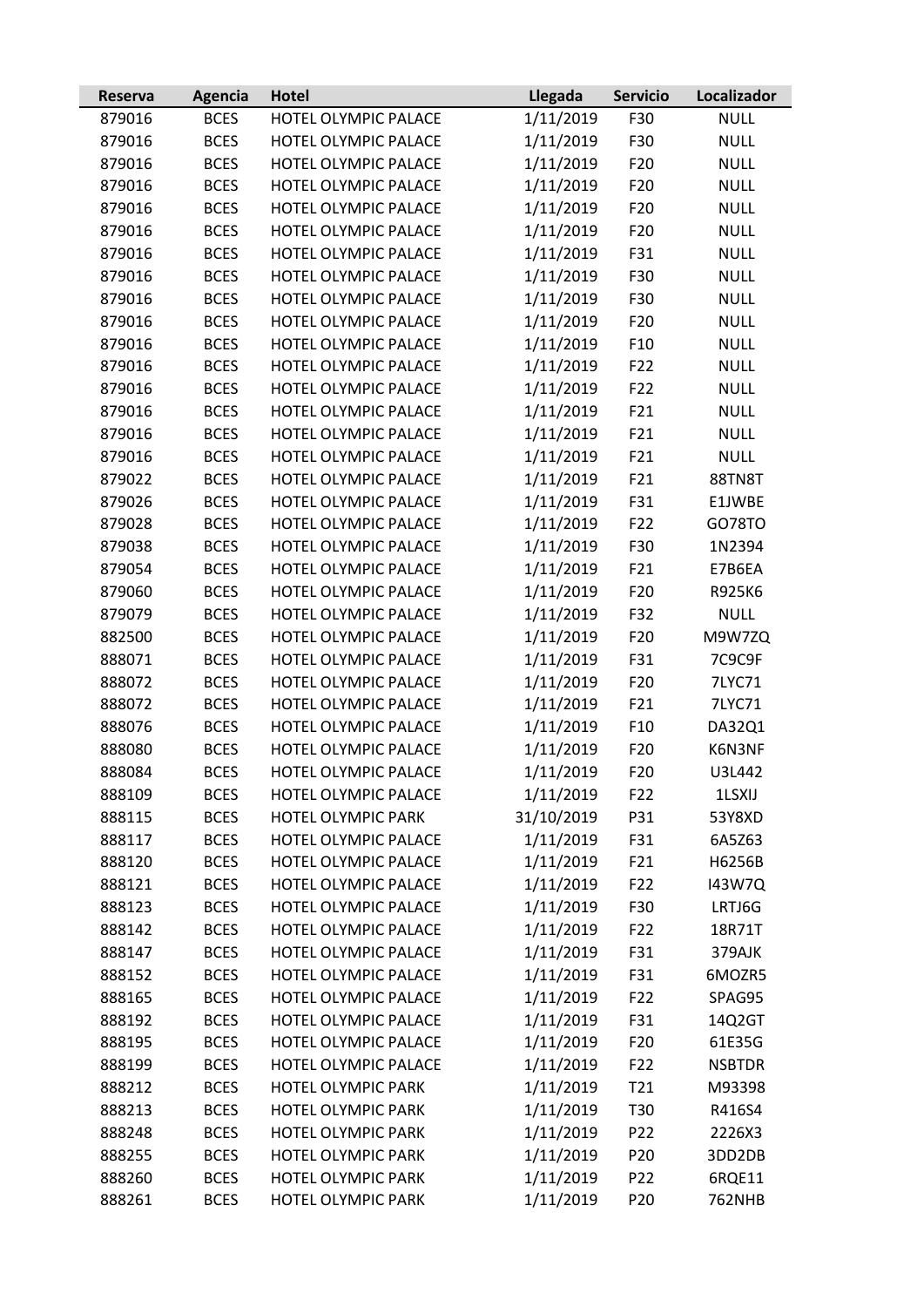| Reserva | <b>Agencia</b> | <b>Hotel</b>              | Llegada   | <b>Servicio</b> | Localizador   |
|---------|----------------|---------------------------|-----------|-----------------|---------------|
| 888261  | <b>BCES</b>    | HOTEL OLYMPIC PARK        | 1/11/2019 | P <sub>20</sub> | <b>762NHB</b> |
| 888264  | <b>BCES</b>    | HOTEL OLYMPIC PARK        | 1/11/2019 | P <sub>22</sub> | 78XRHB        |
| 888275  | <b>BCES</b>    | HOTEL OLYMPIC PARK        | 1/11/2019 | P31             | P9Q4B1        |
| 888276  | <b>BCES</b>    | HOTEL OLYMPIC PARK        | 1/11/2019 | P <sub>20</sub> | RY9DZ8        |
| 888277  | <b>BCES</b>    | HOTEL OLYMPIC SUITES      | 1/11/2019 | F22             | SN2XVN        |
| 888279  | <b>BCES</b>    | HOTEL OLYMPIC PARK        | 1/11/2019 | P <sub>20</sub> | <b>W7CP75</b> |
| 888279  | <b>BCES</b>    | HOTEL OLYMPIC PARK        | 1/11/2019 | P21             | <b>W7CP75</b> |
| 888281  | <b>BCES</b>    | HOTEL OLYMPIC PALACE      | 1/11/2019 | F <sub>20</sub> | Z3F6VG        |
| 888298  | <b>BCES</b>    | HOTEL OLYMPIC PARK        | 1/11/2019 | P <sub>20</sub> | 32JMTA        |
| 888298  | <b>BCES</b>    | HOTEL OLYMPIC PARK        | 1/11/2019 | P <sub>20</sub> | 32JMTA        |
| 888304  | <b>BCES</b>    | HOTEL OLYMPIC PARK        | 1/11/2019 | T30             | <b>OLS387</b> |
| 888306  | <b>BCES</b>    | HOTEL OLYMPIC PARK        | 1/11/2019 | P22             | R2HYED        |
| 888327  | <b>BCES</b>    | HOTEL OLYMPIC PARK        | 1/11/2019 | T30             | 2025CE        |
| 888327  | <b>BCES</b>    | HOTEL OLYMPIC PARK        | 1/11/2019 | P <sub>20</sub> | 2025CE        |
| 888328  | <b>BCES</b>    | <b>HOTEL OLYMPIC PARK</b> | 1/11/2019 | P <sub>20</sub> | 38K5Y7        |
| 888333  | <b>BCES</b>    | HOTEL OLYMPIC PARK        | 1/11/2019 | T30             | 8SM473        |
| 888340  | <b>BCES</b>    | HOTEL OLYMPIC PALACE      | 1/11/2019 | F22             | ORB4MP        |
| 888344  | <b>BCES</b>    | <b>HOTEL OLYMPIC PARK</b> | 1/11/2019 | P31             | <b>YA243V</b> |
| 888364  | <b>BCES</b>    | HOTEL OLYMPIC PARK        | 1/11/2019 | P20             | 2Y4H5K        |
| 888365  | <b>BCES</b>    | HOTEL OLYMPIC PARK        | 1/11/2019 | P <sub>20</sub> | 569LVJ        |
| 888368  | <b>BCES</b>    | HOTEL OLYMPIC PALACE      | 1/11/2019 | F22             | KGF53I        |
| 888391  | <b>BCES</b>    | <b>HOTEL OLYMPIC PARK</b> | 1/11/2019 | P <sub>20</sub> | 551RX3        |
| 888398  | <b>BCES</b>    | HOTEL OLYMPIC PARK        | 1/11/2019 | P <sub>20</sub> | JY1WQU        |
| 888406  | <b>BCES</b>    | HOTEL OLYMPIC PALACE      | 1/11/2019 | F <sub>20</sub> | <b>NULL</b>   |
| 888406  | <b>BCES</b>    | HOTEL OLYMPIC PALACE      | 1/11/2019 | F <sub>20</sub> | <b>NULL</b>   |
| 888406  | <b>BCES</b>    | HOTEL OLYMPIC PALACE      | 1/11/2019 | F <sub>20</sub> | <b>NULL</b>   |
| 888406  | <b>BCES</b>    | HOTEL OLYMPIC PALACE      | 1/11/2019 | F10             | <b>NULL</b>   |
| 888406  | <b>BCES</b>    | HOTEL OLYMPIC PALACE      | 1/11/2019 | F <sub>23</sub> | <b>NULL</b>   |
| 888406  | <b>BCES</b>    | HOTEL OLYMPIC PALACE      | 1/11/2019 | F <sub>23</sub> | <b>NULL</b>   |
| 888406  | <b>BCES</b>    | HOTEL OLYMPIC PALACE      | 1/11/2019 | F <sub>23</sub> | <b>NULL</b>   |
| 888406  | <b>BCES</b>    | HOTEL OLYMPIC PALACE      | 1/11/2019 | F <sub>23</sub> | <b>NULL</b>   |
| 888406  | <b>BCES</b>    | HOTEL OLYMPIC PALACE      | 1/11/2019 | F <sub>22</sub> | <b>NULL</b>   |
| 888406  | <b>BCES</b>    | HOTEL OLYMPIC PALACE      | 1/11/2019 | F22             | <b>NULL</b>   |
| 888406  | <b>BCES</b>    | HOTEL OLYMPIC PALACE      | 1/11/2019 | F <sub>22</sub> | <b>NULL</b>   |
| 888406  | <b>BCES</b>    | HOTEL OLYMPIC PALACE      | 1/11/2019 | F22             | <b>NULL</b>   |
| 888406  | <b>BCES</b>    | HOTEL OLYMPIC PALACE      | 1/11/2019 | F <sub>23</sub> | <b>NULL</b>   |
| 888406  | <b>BCES</b>    | HOTEL OLYMPIC PALACE      | 1/11/2019 | F <sub>20</sub> | <b>NULL</b>   |
| 888406  | <b>BCES</b>    | HOTEL OLYMPIC PALACE      | 1/11/2019 | F <sub>20</sub> | <b>NULL</b>   |
| 888407  | <b>BCES</b>    | HOTEL OLYMPIC PALACE      | 2/11/2019 | F <sub>20</sub> | <b>NULL</b>   |
| 888418  | <b>BCES</b>    | HOTEL OLYMPIC PARK        | 1/11/2019 | P22             | 76VTHG        |
| 888429  | <b>BCES</b>    | HOTEL OLYMPIC PARK        | 1/11/2019 | P21             | 1ASH74        |
| 888438  | <b>BCES</b>    | HOTEL OLYMPIC PARK        | 1/11/2019 | P21             | 9Z9627        |
| 888443  | <b>BCES</b>    | HOTEL OLYMPIC PARK        | 1/11/2019 | P <sub>20</sub> | LZ2WXG        |
| 888443  | <b>BCES</b>    | <b>HOTEL OLYMPIC PARK</b> | 1/11/2019 | P <sub>20</sub> | LZ2WXG        |
| 888461  | <b>BCES</b>    | HOTEL OLYMPIC PARK        | 1/11/2019 | P <sub>20</sub> | 34DA33        |
| 888471  | <b>BCES</b>    | HOTEL OLYMPIC PARK        | 1/11/2019 | P21             | 236W99        |
| 888473  | <b>BCES</b>    | HOTEL OLYMPIC SUITES      | 1/11/2019 | F30             | 32U09R        |
| 888473  | <b>BCES</b>    | HOTEL OLYMPIC SUITES      | 1/11/2019 | F30             | 32U09R        |
| 888475  | <b>BCES</b>    | HOTEL OLYMPIC PARK        | 1/11/2019 | P <sub>20</sub> | 7WYQRW        |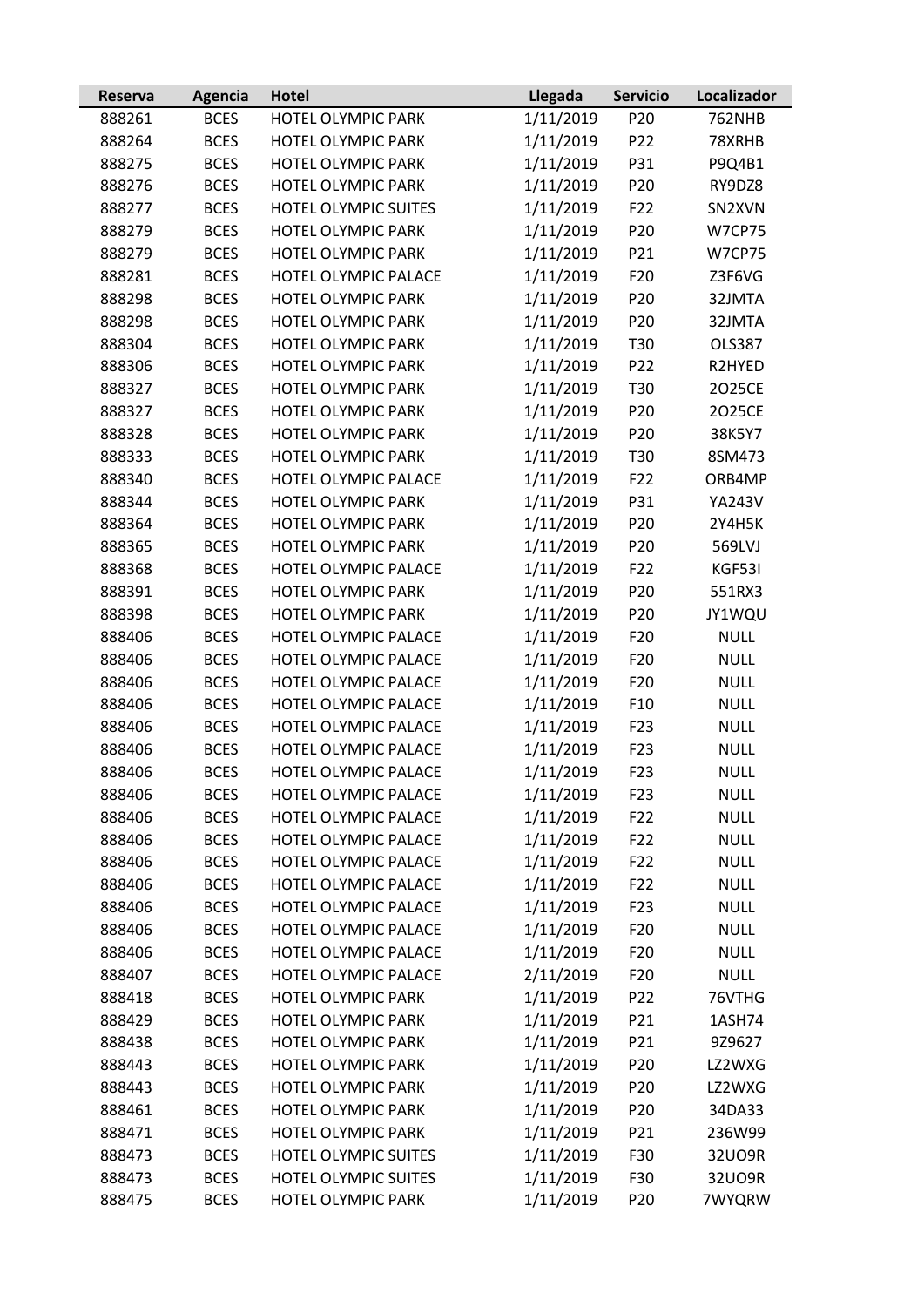| Reserva | Agencia     | <b>Hotel</b>                | Llegada    | <b>Servicio</b> | Localizador   |
|---------|-------------|-----------------------------|------------|-----------------|---------------|
| 888478  | <b>BCES</b> | HOTEL OLYMPIC SUITES        | 1/11/2019  | F30             | <b>BJ17G1</b> |
| 888478  | <b>BCES</b> | HOTEL OLYMPIC SUITES        | 1/11/2019  | F30             | <b>BJ17G1</b> |
| 888478  | <b>BCES</b> | HOTEL OLYMPIC SUITES        | 1/11/2019  | F30             | <b>BJ17G1</b> |
| 888479  | <b>BCES</b> | HOTEL OLYMPIC SUITES        | 1/11/2019  | F30             | BV2LX8        |
| 888479  | <b>BCES</b> | HOTEL OLYMPIC SUITES        | 1/11/2019  | F21             | BV2LX8        |
| 888480  | <b>BCES</b> | HOTEL OLYMPIC PARK          | 1/11/2019  | P20             | <b>BX78K5</b> |
| 888480  | <b>BCES</b> | HOTEL OLYMPIC PARK          | 1/11/2019  | P20             | <b>BX78K5</b> |
| 888484  | <b>BCES</b> | HOTEL OLYMPIC PARK          | 1/11/2019  | P22             | R2LXN2        |
| 888515  | <b>BCES</b> | HOTEL OLYMPIC SUITES        | 1/11/2019  | F20             | 7K31T1        |
| 888515  | <b>BCES</b> | HOTEL OLYMPIC SUITES        | 1/11/2019  | F22             | 7K31T1        |
| 888518  | <b>BCES</b> | <b>HOTEL OLYMPIC SUITES</b> | 1/11/2019  | F <sub>20</sub> | <b>V4F8S4</b> |
| 888562  | <b>BCES</b> | HOTEL OLYMPIC SUITES        | 1/11/2019  | F20             | 359Y66        |
| 888563  | <b>BCES</b> | HOTEL OLYMPIC SUITES        | 1/11/2019  | F <sub>20</sub> | 35G1PQ        |
| 888567  | <b>BCES</b> | <b>HOTEL OLYMPIC SUITES</b> | 1/11/2019  | F31             | 3SXG15        |
| 888570  | <b>BCES</b> | HOTEL OLYMPIC PALACE        | 1/11/2019  | F31             | 45V8TV        |
| 888575  | <b>BCES</b> | HOTEL OLYMPIC SUITES        | 1/11/2019  | F20             | 8J5CTG        |
| 888576  | <b>BCES</b> | HOTEL OLYMPIC SUITES        | 1/11/2019  | F20             | 8L12MZ        |
| 888578  | <b>BCES</b> | HOTEL OLYMPIC SUITES        | 1/11/2019  | F20             | A7863P        |
| 888581  | <b>BCES</b> | HOTEL OLYMPIC PALACE        | 1/11/2019  | F22             | F4X389        |
| 888582  | <b>BCES</b> | HOTEL OLYMPIC PALACE        | 1/11/2019  | F31             | F8G8CH        |
| 888587  | <b>BCES</b> | HOTEL OLYMPIC SUITES        | 2/11/2019  | F30             | <b>I2J1Y7</b> |
| 888588  | <b>BCES</b> | HOTEL OLYMPIC SUITES        | 1/11/2019  | F21             | <b>I3B1U4</b> |
| 888589  | <b>BCES</b> | HOTEL OLYMPIC SUITES        | 1/11/2019  | F30             | 1758JQ        |
| 888590  | <b>BCES</b> | HOTEL OLYMPIC SUITES        | 2/11/2019  | F30             | JJN8AW        |
| 888592  | <b>BCES</b> | HOTEL OLYMPIC SUITES        | 1/11/2019  | F <sub>20</sub> | LO9639        |
| 888596  | <b>BCES</b> | HOTEL OLYMPIC PALACE        | 1/11/2019  | F22             | <b>P432NU</b> |
| 888597  | <b>BCES</b> | <b>HOTEL OLYMPIC SUITES</b> | 1/11/2019  | F <sub>20</sub> | P9345G        |
| 888598  | <b>BCES</b> | HOTEL OLYMPIC PALACE        | 1/11/2019  | F31             | PVL71S        |
| 888600  | <b>BCES</b> | HOTEL OLYMPIC SUITES        | 1/11/2019  | F30             | UT42AM        |
| 888601  | <b>BCES</b> | HOTEL OLYMPIC SUITES        | 1/11/2019  | F21             | X85K23        |
| 888652  | <b>BCES</b> | HOTEL OLYMPIC SUITES        | 1/11/2019  | A22             | 25SUY6        |
| 888654  | <b>BCES</b> | HOTEL OLYMPIC SUITES        | 1/11/2019  | A20             | 36XH12        |
| 888654  | <b>BCES</b> | HOTEL OLYMPIC SUITES        | 1/11/2019  | F <sub>20</sub> | 36XH12        |
| 888669  | <b>BCES</b> | HOTEL OLYMPIC PARK          | 1/11/2019  | P <sub>20</sub> | 8C5NH4        |
| 888688  | <b>BCES</b> | HOTEL OLYMPIC PARK          | 1/11/2019  | P <sub>22</sub> | 5HXF77        |
| 888689  | <b>BCES</b> | HOTEL OLYMPIC PARK          | 1/11/2019  | T30             | 740N9R        |
| 888693  | <b>BCES</b> | HOTEL OLYMPIC PARK          | 1/11/2019  | T30             | <b>REHBHR</b> |
| 888707  | <b>BCES</b> | HOTEL OLYMPIC PARK          | 1/11/2019  | P <sub>22</sub> | 28L47C        |
| 888711  | <b>BCES</b> | HOTEL OLYMPIC PARK          | 1/11/2019  | P10             | 47487A        |
| 888729  | <b>BCES</b> | HOTEL OLYMPIC PARK          | 1/11/2019  | P21             | 557571        |
| 888730  | <b>BCES</b> | <b>HOTEL OLYMPIC PARK</b>   | 1/11/2019  | P <sub>22</sub> | 5MZW29        |
| 888743  | <b>BCES</b> | HOTEL OLYMPIC PARK          | 1/11/2019  | P <sub>22</sub> | 252348        |
| 888743  | <b>BCES</b> | HOTEL OLYMPIC PARK          | 1/11/2019  | P21             | 252348        |
| 888743  | <b>BCES</b> | HOTEL OLYMPIC PARK          | 1/11/2019  | P20             | 252348        |
| 888822  | <b>BCES</b> | HOTEL OLYMPIC PARK          | 1/11/2019  | P21             | 66PJ72        |
| 888824  | <b>BCES</b> | HOTEL OLYMPIC PARK          | 1/11/2019  | T30             | 86S45O        |
| 888847  | <b>BCES</b> | HOTEL OLYMPIC PARK          | 1/11/2019  | P <sub>20</sub> | 31EO12        |
| 888907  | <b>BCES</b> | HOTEL OLYMPIC PARK          | 1/11/2019  | P <sub>20</sub> | <b>IHIUKG</b> |
| 888910  | <b>BCES</b> | HOTEL OLYMPIC PARK          | 31/10/2019 | P20             | <b>X12P5R</b> |